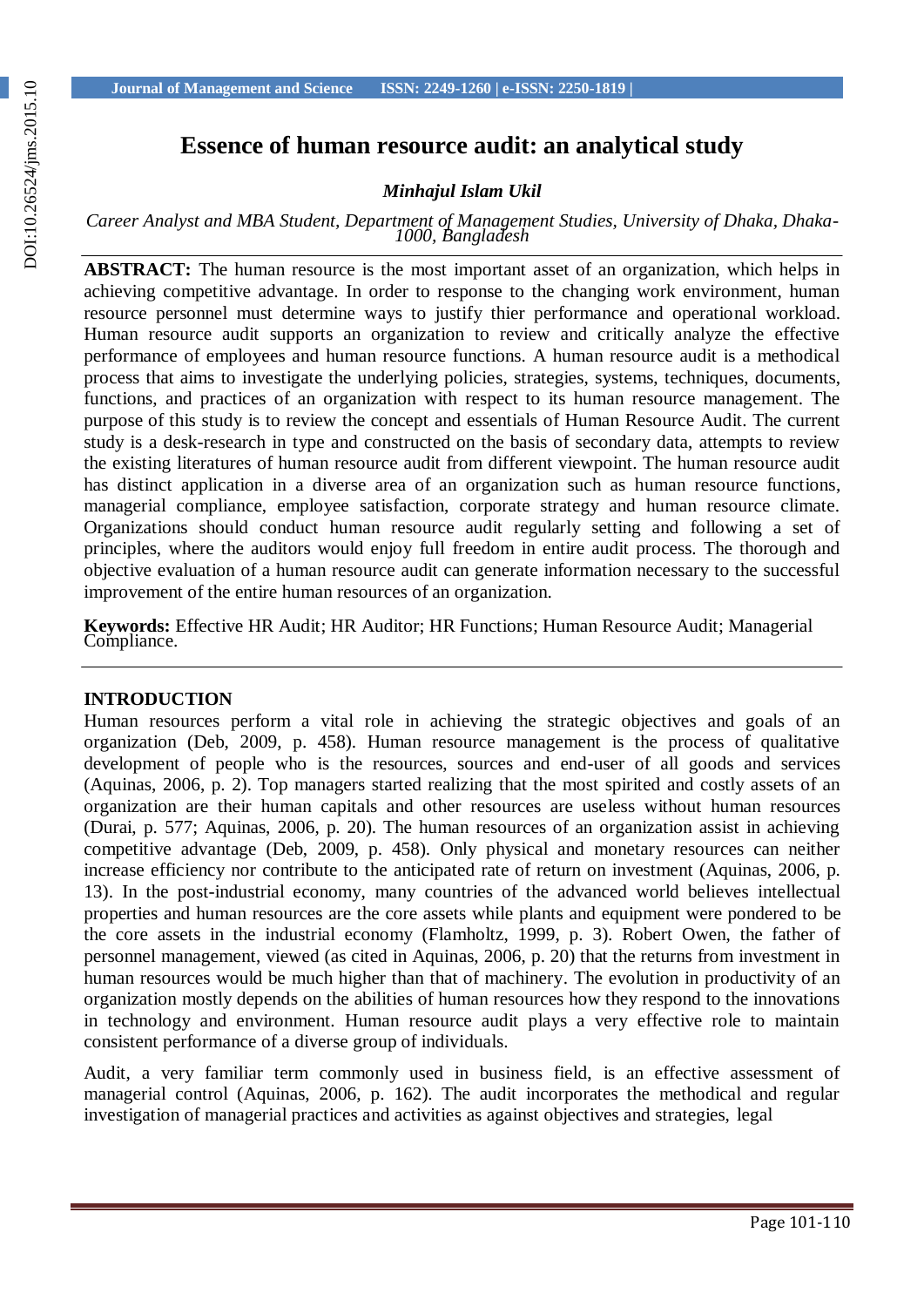#### **Journal of Management and Science ISSN: 2249-1260 | e-ISSN: 2250-1819 |**

necessities and occupational standards of an organization. Audit is most customarily associated with applied in diverse context such as corporate governance, public sector efficiency and environmental management system (Power, 1994, p. 13). Auditing of financial records and transactions is a pretty usual practice in business. Organizations care much about the financial performance and give preference to the financial programs that relate in generating money; and audit of those accounting or financial concerns are well established in business (Sharma & Goyal, 2013, p. 401). Limited companies are bound by law to conduct formal financial audit (Campbell et. al., 2002, p. 49). Although human resource is another vital resource input and, is evenly or in some settings, more important than financial resources (Campbell et. al., 2002, p. 49; Evans et. al., 2011, p. 75), and the effective management of human resources support an organization to attain sustainable competitive advantage (Deb, 2009, p. 458), the programs concerning people are hardly given the same measure.

The resources of an organization consist of all assets and organizational practices, competencies and company attributes, knowledge, information etc., through which the organization implements strategies and improves its effectiveness and efficiency (Barney, 1991). The effectiveness of human resources of an organization basically depends on HR audit that provides necessary input into the potential future strategies (Campbell et. al., 2002, p. 49), and appraises the existing policies, techniques and customs of human resource with an aim to recommend means in which they can be better developed (Dev, 2009, p. 458). Human resource audit is a vital tool in attaining an understanding about the human resources of an organization (Campbell et. al., 2002, p. 49). It provides a justification of the skills, capabilities and performance of all the workers of an organization.

## **1. CONCEPT OF HUMAN RESOURCE AUDIT**

Galford (1998) argues that there is no strategic accountability of human resources beyond the smooth operation of administrative activities. Medina (2006) reasons human resource is a principal competitive weapon and an audit can ensure full utilization of its potentials (259). Rudhani (2013) states that every problem is related to the human problem and if human problems are determined and resolved, rest of the problem can be resolved inevitably (p. 532). A gap can befall in any part of human resource management and the simple calculation of this gap is human resources required for the anticipated strategy minus present-day state of the human resources of an organization (Campbell et. al., 2002, p. 49; Evans et. al., 2011, p. 75). Human resource audit is considered a powerful tool to identify this gap, can recommend corrective actions also. Although the concept of HR audit brought into the timeline in 1980's, the practices of HR audit has already started boosting substantially (Phillips et. al., 2001, p.5). As the financial audit deals with various monetary transactions and issues, human resource audit deals with programs and issues related to the people, their functions and the human resource philosophy of an organization (Durai, 2010, p. 566). The human resource audit is actually a process of investigating policies, strategies, systems, documentations and practices with regard to the functions of human resources of an organization (Durai, 2010, p. 566). It involves the analytical experiment and assessment of programs, systems and procedures to the degree of human resource management (Aquinas, 2006, p. 162). HR audit is an exploratory, problem-solving and comparative activity (Philips et, al., 2001, p. 5), which examines and evaluates the policies, procedures and practices to administer the effectiveness of human resource management (Rao, 2005, p. 33; Ulrich, 1997).

The utilization of human resources can be effective only if the problems of human resources are identified and solves properly (Rudhani, 2013, p. 505). Frangos and Fitzenz (as cited in Kusumastuti, 2011) reasons that the department of human resource will never realize its complete promises until it can determine the roles it plays in generating organizational value. Human resource audit support an organization exposing the effectiveness of its various HR functions (Philips et, al., 2001, p. 5).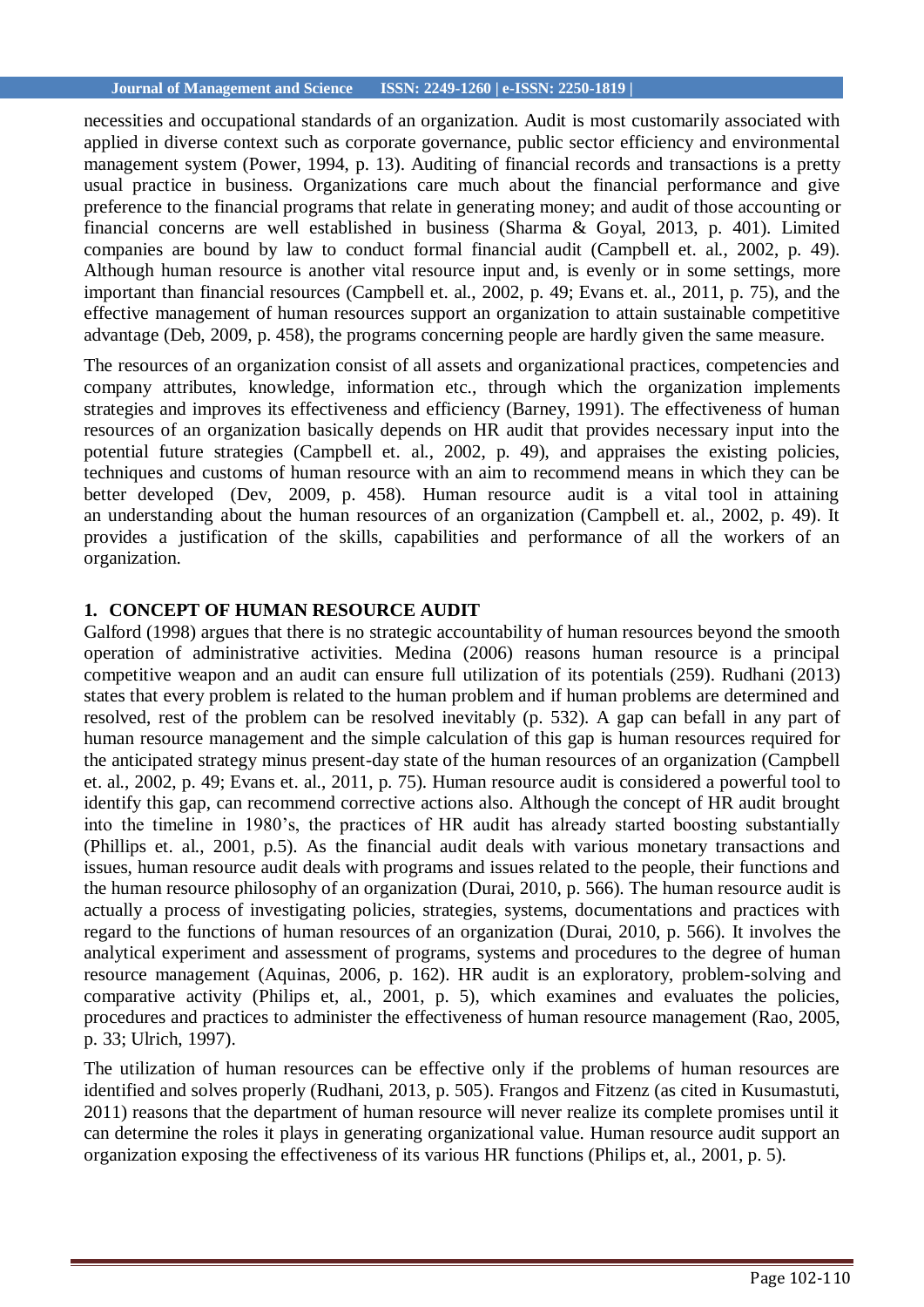#### **Journal of Management and Science ISSN: 2249-1260 | e-ISSN: 2250-1819 |**

Decent practices of human resources benefit the organization in inviting and retaining the best people (Aquinas, p. 13). The effectiveness of HRM of an organization is not up to the standard as it should be, due not to have a unifying basis to direct it (Flamholtz, 1999, p. 17). HR accounting can suggest a basis to assist managers utilizing their human resources effectively and efficiently (Flamholtz, 1999, p. 18) and HR audit helps ensuring the effective performance of the employees and managers (Batra, 1996). It reviews the formal and casual systems and practices of an organization to conclude whether these systems meet existing and anticipated needs, and whether they provide necessary legal protections (Harris, 2002).

Human resource audit is pretty worthy to realize organizational goals; and also is a vibrant tool that supports in assessing the effectiveness of various HR functions of an organization (Aswathappa, 2005, p. 612). HR audit is an analysis by which an organization traces its current state and determines the ways to improve its HR functions (Dessler & Varkkey, 2011, p. 395). It provides feedback about the various functions of human resource management to operating managers and human resource specialists. HR audit actually a total quality control check on HR activities in a division or company, and an assessment of how these activities support the strategy of the organization (Figure 1) (Aswathappa, 2005, p. 612).



**Fig 1. The HR Audit**

Human resource audit intents to motivate executives and managers instituting best suited diagnostic techniques of assessing performance against target and objectives established from the needs and experience of their own unit, section or department (Werther & Davis, 1996, p. 560). The basic objectives of a human resource audit is to measure how efficiently human resource functions are implemented by the HR department (Durai, 2010, p. 566), to uncover the strengths and weaknesses of the human resource systems (Richman, 2013), and to gain competitive advantage by rocketing effectiveness and efficiency of an organization (Saiyadain, 2009, p. 465). According to Gray (as cited in Khurana et. al., 2009-10, p. 174), the objectives of personnel or HR audit are to evaluate the extent to which established policies and strategies are realized, to help the enterprizes in isolating gaps between set objectives and actual outcomes, and to devise corrective action plans. Phillips et. al. (2001) reason that human resource audit evaluate the efficiency and the continuation of HR practices at comparatively low costs (p.13). Moreover, HR audit helps to ensure uniform HR policies and procedures, identify various HR problems, find the contribution and inspire superior responsibility and professionalism among HR people to the organization, and ensure convenient compliance (Aswathappa, 2005, p. 612).

The policies and regulations vis-à-vis financial audit are well settled, but not of the audit regarding human resource (Sharma & Goyal, 2013, p. 404), which leads numerous problems be raised before or during the process of HR audit. A HR audit can be expensive and time-consuming depending on the extent of the audit, by whom and how proficiently the audit is conducted (Harris, 2002). Although the records like employee costs, numbers, skill surplus or shortage can be signified in numerical terms, HR audit can not quantify many measures like staff morale, motivation or job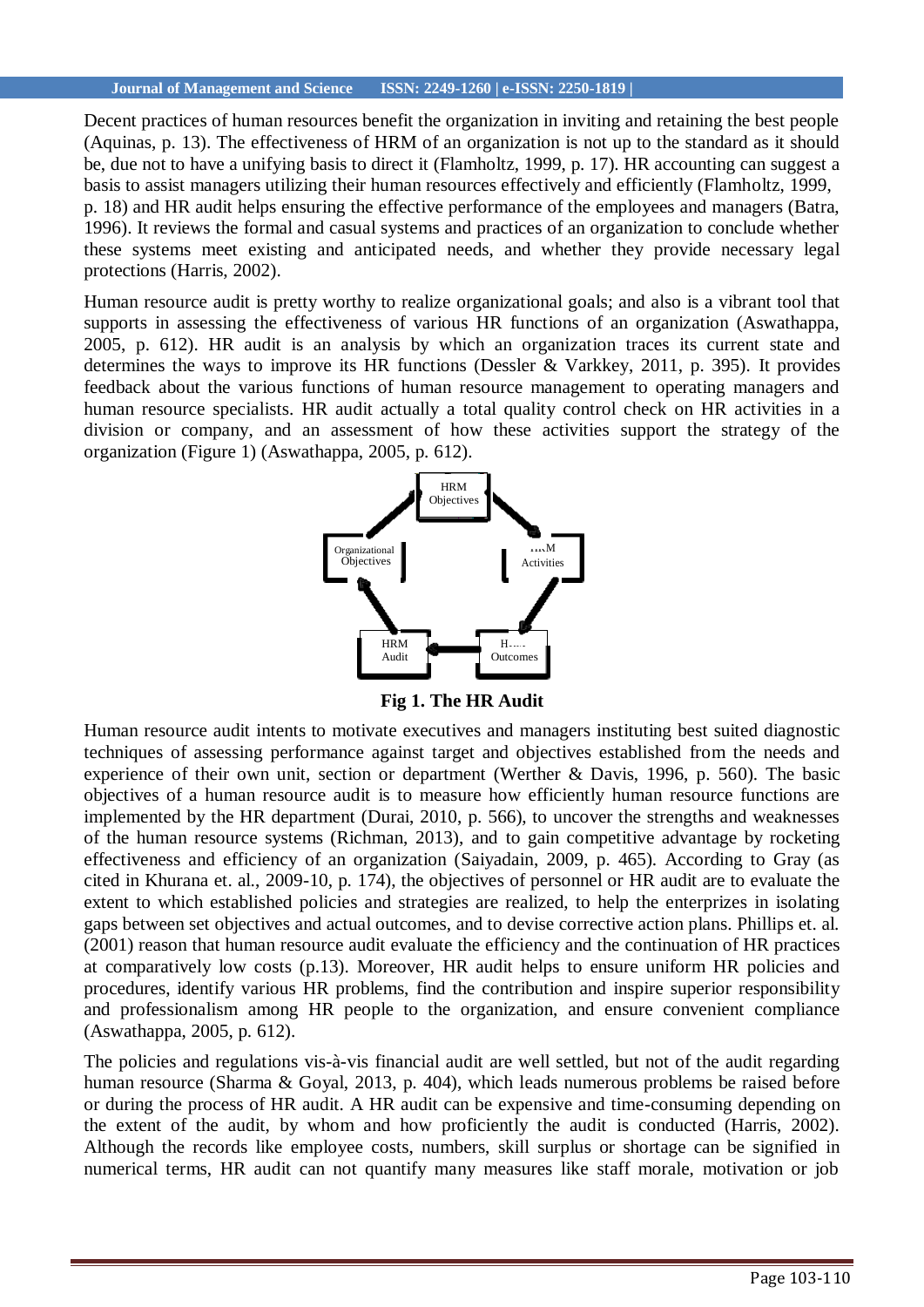satisfaction properly (Evans et. al., 2011, p. 76).

# **2. APPLICATION OF HUMAN RESOURCE AUDIT**

The changing nature of globalization trend and technological advancement constantly direct changing the shape and environment of business and organizations. The effectiveness criterion can measure the changes in the value of the human resources of the organization (Flamholtz, 1999, p. 17). Human resource audit instructs management with the valuable and necessary information about the current state of the human resources of an organization (Campbell et. al., 2002, p. 50). It is an indispensible factor to measure the performance and the effectiveness of human resources (Ulrich, 1997). In addition to the financial audit, a diverse area of an organization can be audited, which involve various functions of human resources (Colter & O'Connor, 2012; Saiyadain, 2009, p. 465), managerial compliance (Saiyadain, 2009, p. 465; Yadav & Dabhade, 2014), employee satisfaction (Borowska-Pietrzak, 2011), corporate strategy (Aswathappa, 2005, p. 618) and human resource climate (Jha, 2013). Human resource audit has applications in all of the HR functions such as human resource information systems (Saiyadain, 2009, p. 475) that include records keeping, HR planning, job analysis and compensation management (Aquinas, 2006, p. 166-167); staffing and development (Deb, 2009 p. 459; Aquinas, 2006, p. 167) that include recruitment, selection, training and development, career development and promotions (Aquinas, 2006, p. 167); and organization control and evaluation (Olalla & Castillo, 2002) that include performance appraisal system, labormanagement relations and human resource control (Aquinas, 2006, p. 166). HR audit makes these functions business driven, expand diversifications and promotes professionalism among human resource employees in an organization (Chanda, et. al., 2007, p. 135).

The various policies and procedures of human resource vis-à-vis health compliance, professional safety and security issues are simply known as managerial compliance. HR audit aims to analyze health compliance, occupational safety and security issues of the workers at an organization (Glendon et. al., 2006, p. 341). Besides, compliance audit reviews organizational procedures to ensure that the organization follows corresponding rules and regulations (Appah & Binaebi, 2013; Medina, 2006, p. 261). Shiri (2012) found that perfection in safety aspects and legal compliance brings transparency in the department of human resource. Intervention from the state side is increasing in controlling manpower management with a view to protect the interest of employees and offer them with favorable working conditions, compensation, benefits etc. (Jha, 2013). HR audit thoroughly examine entire policies and processes of HR, including compliance with the laws, rules and regulations of the land (Saiyadain, 2009, p. 465). In addition to that, human resource audit investigates whether the policies, processes and practices of human resource comply with the rules and regulations or not (Richman, 2013), and uncovers if the managers and supervisors overlook the policies or laws.

Elton Mayo revealed (as cited in Aquinas, 2006, p. 21) that productivity of an organization is largely associated with employee satisfaction, and thus management must highlight and pay greater attention on employee satisfaction. Employee satisfaction signifies the complete attitude of an employee expressed toward his or her job, covers the basic interests and requirements of workers, and indicates the extent of his or her satisfaction to the job. HR audit contributes in learning how well these interests and needs of employees are met or in what extent the workers are satisfied (Colter & O'Connor, 2012). If the requirements of the employees are not met, organizations more likely to suffer high increase in absenteeism and turnover. Human resource audit ascertains the necessary information regarding remunerations, benefits, administrative assistance and other job related matters (Colter & O'Connor, 2012), which assists to take actions required for making the employees happy, holding the qualified workers and reducing turnover.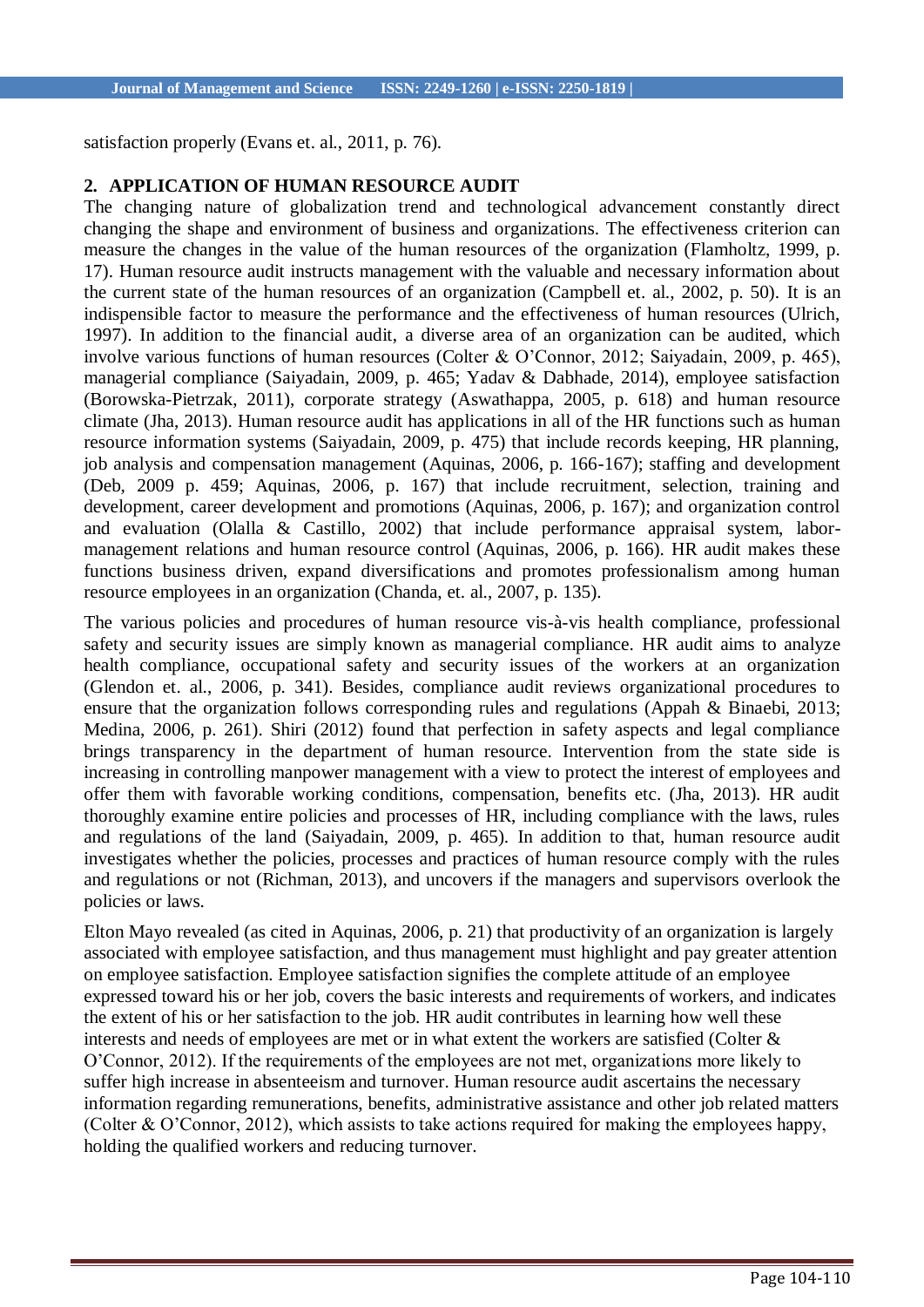# **3. CONDUCTING A HUMAN RESOURCE AUDIT**

The purpose and process of HR audit varies from organization to organization depending upon its size, geographic exposure and nature of activity (Evans et. al., 2011, p. 75). Organization can exercise its own system to conduct a HR audit depending on its size, objectives, location and end users (Durai, 2010, p. 571). Though the extent and scope of human resource audit varies (Pajak, 2012), a number of steps are followed in undertaking the different activities of HR audit. Durai (2010) suggests eight steps for HR audit: determining the audit objectives, constructing a rough audit plan, collecting background data, setting the standards and techniques of data collection, finalizing the audit plan, collecting complete audit data, generating audit report, and instituting actions based on report (p. 571).

Aswathappa (2005) offers four steps of HR audit: determining audit scope, choosing audit approach, conducting HR research and evaluation report (p. 618), where as Dessler and Varkkey (2011) mention eleven points (p. 398). The author develops five most significant steps of an HR audit, which are developing an audit plan, selecting the audit team, collecting the HR data, analyzing the data and, concluding and reporting.



**Fig 2. Phases of Human Resource Audit (Developed by the Author)**

# **a) Phase 1: Developing an audit plan**

The process of human resource audit simply starts with fashioning an integrated audit plan, which involves designing and developing HR policies, strategies, procedures, systems and practices based on the requirements and available resources of an organization. A specific timetable and thorough checklists about numerous HR policies and procedures should be constructed in the planning stage. Dessler & Varkkey (2011) mention three illustrative areas of HR audit checklist, which are personal files, wages and hour compliance, and headcount (p. 398). The checklist incorporates the following questions-

- What policies, procedures and practices should be audited?
- What records (e. g. personal file, HR functions, managerial compliance) should be audited?
- What trends should be tracked?
- What analysis should be made?

# **b) Phase 2: Selecting the audit team**

After developing the audit plan, the next and most challenging task of an organization is to select an audit team. Selection of auditor or auditors has vast impact on entire audit process. The nature and extent of an audit team basically associated with the size and nature of the organization. The human resource auditors must be individuals of high integrity and knowledge (Durai, 2010, p. 2010), welltrained and capable in conducting HR audit. Auditors can be chosen internally or externally. An ideal internal audit team most likely involves managers and supervisor across the firm, demonstrating different roles and functions.

# **c) Phase 3: Collecting the HR data**

In the third stage of HR audit, the auditors start proceeding actual audit activities. In this stage, the auditors collect data required to measure the present HR strategies, procedures and practices following the designed checklists and time frame. Deb (2009) identified a set of tools to collect data for the purpose of HR audit such as interview, surveys, historical analysis of external information, HR experiments and international audit (p. 462). Besides, necessary HR data can also be gathered through other tools like workshop, observation and analysis of secondary data. The sources of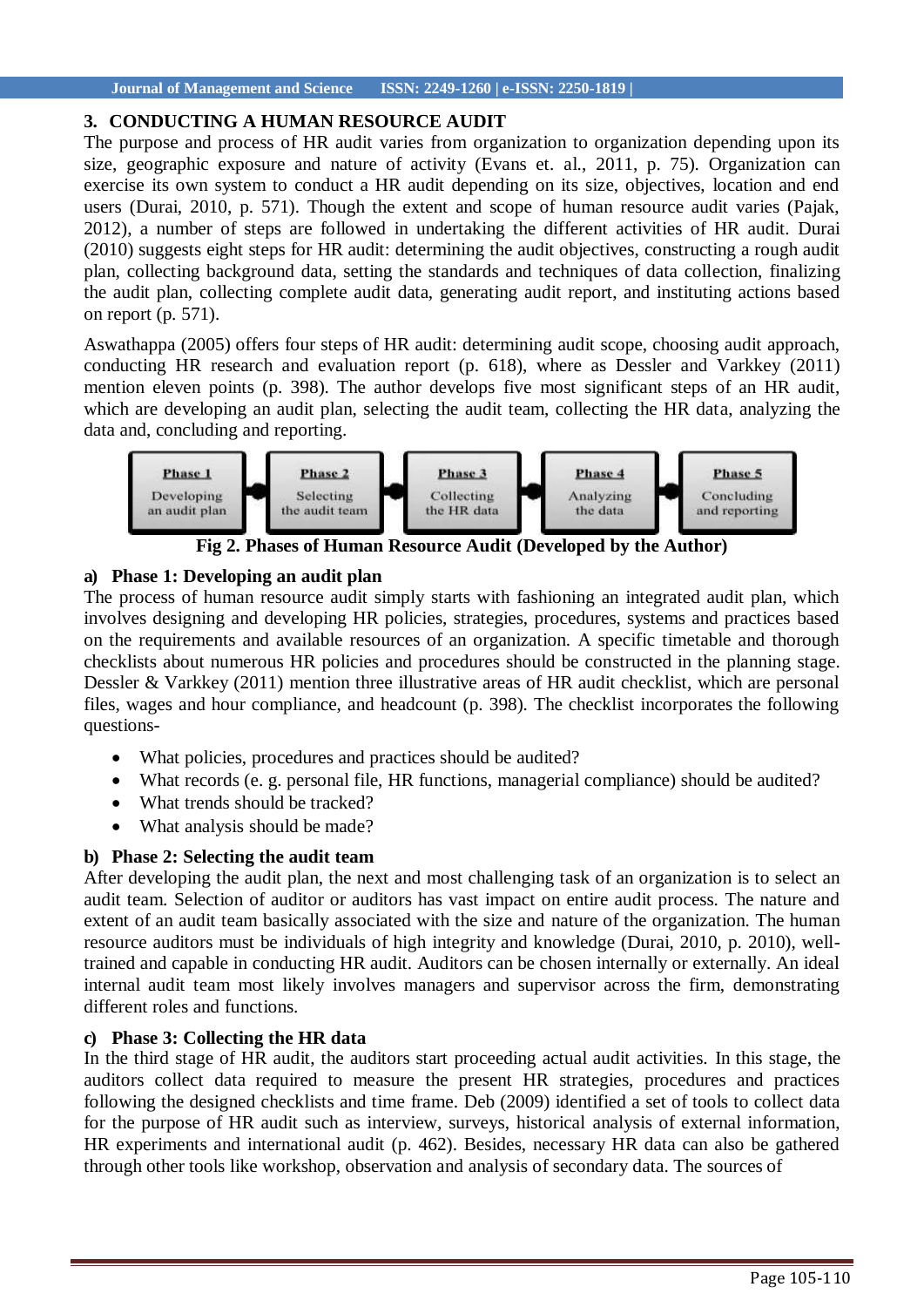secondary data include worker manuals, annual reports, published remuneration surveys, employee confidentiality reports, affirmative action plans, absenteeism and turnover reports, cost per hire reports, employee grievances, corporate charts, compliance reports, operating budgets, training calendars and other publications. Data for a more exclusive audit can be collected by the assessment of managers' performance, self-evaluation, and surveys and interviews. Depending on the time, the nature of data and the size of the target groups, one or more tools can be applied to collect the required data.

## **d) Phase 4: Analyzing the data**

Once the necessary data are gathered, the auditors evaluate the current policies, strategies, procedures, systems and practices, and compare those against the set standards. The auditors should analyze the collected data with an eye toward readiness for change and identify potential motives for the challenges to change.

### **e) Phase 5: Concluding and reporting**

An audit must understandably communicate its findings, conclusions and their implications, and suggestions for improvement to the respective stakeholders. After analyzing the data, a number of gaps are revealed. In the audit report, the auditors constitute recommendations to close those gaps so that it helps to improve the organizational goal. The audit report must be produced in a certain format containing a set of elements (see recommendations).

## **4. APPROACHES OF HUMAN RESOURCE AUDIT**

Human resource audit though can be conducted once a year (Durai, 2010, p. 567), a comprehensive HR audit might be carried out in every two to three years (Sharma & Goyal, p. 401). The methods or approaches of HR audit can be classified from different perspective. Walker (as cited in Durai, 2010, p. 576) endorsed two approaches on the basis of role and usefulness of HR audit such as internal and external approaches. Internal approach focuses on the cost-benefit of the various HR functions measured in terms of productivity and overall costs of an organization, while external approach emphasizes on evaluating the contribution of the HR functions to the organization external performance (Durai, 2010, p. 576). Human resource audit can also be categorized in three ways based on the individuals accompanying with audit processes: the self-directed team approach, the task force approach and the external consultant approach (Durai, 2010, p. 576). The self-directed team approach refers to a team within the organization, which audits different activities of HR. In task-force approach, a task force is formed in combination of people from different departments with diverse expertise to undertake HR audit activities and in external consultant approach, an organization hires external HR specialists to conduct HR audit (Durai, 2010, 576-577).

Deb (2009) and Aswathappa (2005) advocate five methods or approaches of HR audit that are most commonly used in conducting HR audit, such as comparative approach, outside authority approach, statistical approach, compliance approach and management by objectives (MBO) approach (p. 461; p. 617). Auditors can apply any one of these approaches while conducting a human resource audit.

**Comparative approach:** In comparative approach, the auditors choose and use another department or company as the model (Aswathappa, 2005, p. 617) that has sound and better practices. Comparative method is typically used to contrast the results of specific programs or activities. This method, also branded as 'best practices' approach (Deb, 2009, p. 461), is frequently used in respect with HR planning, compensation management, turnover and absence. It supports in identifying the areas where improvement is required.

**Outside authority approach:** The HR audit approach in which the auditors apply earlier research findings or the standards set by an outside consultant as a benchmark (Evans et. al., 2011, p. 76) to conduct audit is defined as outside authority approach.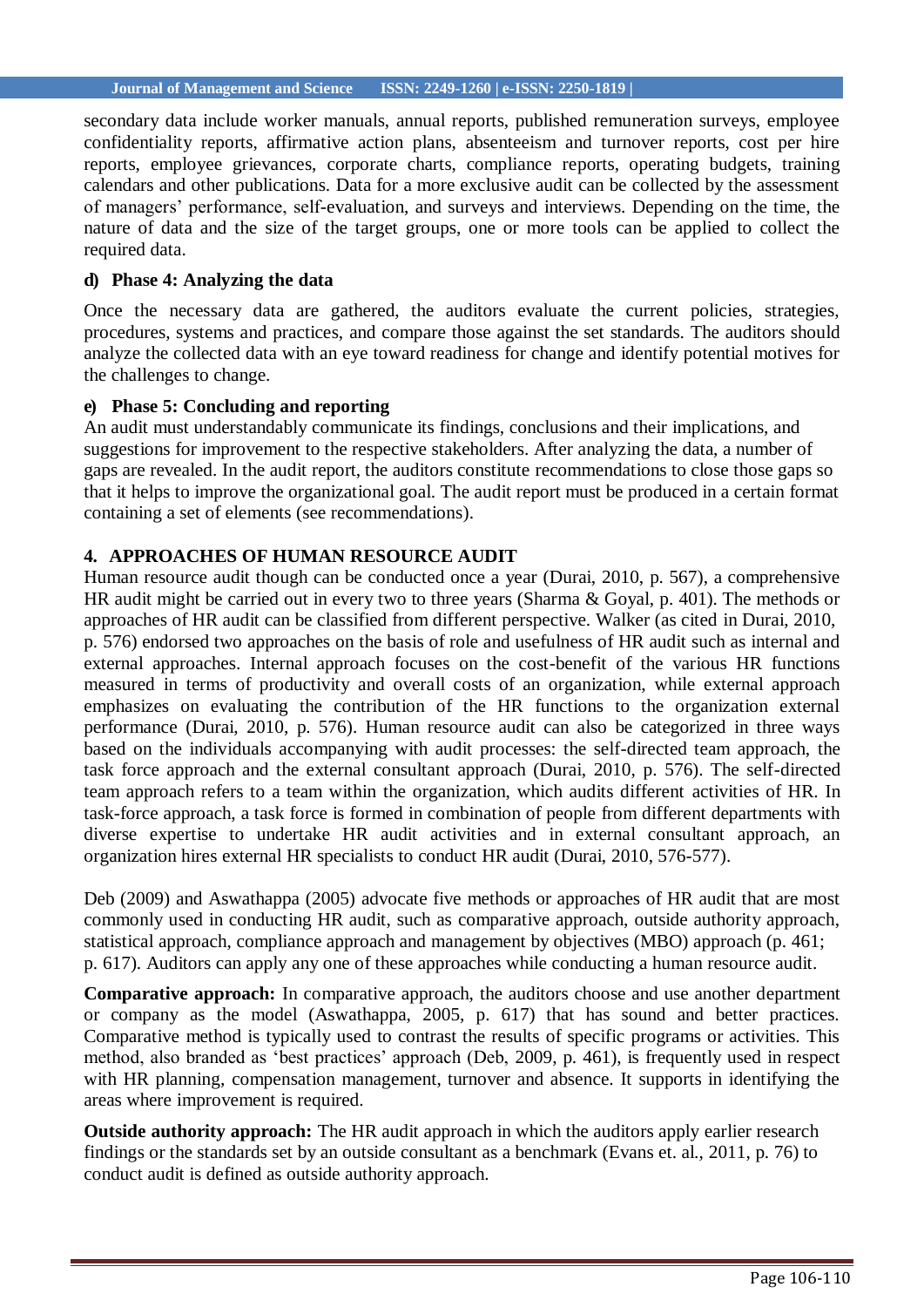**Statistical approach:** Statistical approach of HR audit depends on statistical measures of performance that are drained from the current information about the functions of an organization. For example, by following absenteeism and turnover (Aswathappa, 2005, p. 617) rate of an organization from one period to another, the auditors can communicate and analyze the data to determine how well human resource or operating managers control these matters. These data help auditors to appraise the performance.

**Compliance approach:** In compliance approach, the auditors review early practices of an organization to determine if those practices comply with legal requirements, strategies, policies, documentations and procedures of the organization (Deb, 2009, p. 462). In this approach, the auditors often measure a sample of job, discipline, wages and salaries, and appraisal systems of employees.

**Management by objective (MBO) approach:** Operating managers and specialists set objectives in their area of responsibility in MBO approach. They constitute unambiguous goals against which the performances would be assessed (Aswathappa, 2005, p. 617). And the auditors measure the actual performance and compare it with the set objectives.

# **5. SUGGESTIONS FOR AN EFFECTIVE HR AUDIT**

Before conducting HR audit, organizations must plan and register a set of principles to carry out the audit activities e.g. setting specific objectives and standards of HR audit, budgeting and establishing realistic time frame (Spognardi, 1997) for each audit activity. Apart from these, organizations may consider the following issues in conducting human resource audit.

- HR audit should be conducted with respect to the future needs of an organization, and the facts, feelings and perception of all stakeholders should be taken into consideration (Swarajyalakshami, 2005, p. 385).
- Human resource audit can be carried out by the internal HR specialists of an organization or external specialists with expertise in HRM, fundamental knowledge in law and auditing and high credibility (Durai, 2010, p. 567).
- Regardless of internal or external auditor, organizations need to check the background of the auditor before assigning the audit tasks. The auditor should enjoy full independence in conducting the audit activities. According to Appah (as cited in Appah, 2011) independence in auditing refers to hold an unbiased position in the performance of data collection, data analysis and results discussion in the audit report. No external interfere should be made and any such initiative may abolish the objectivity of the audit.
- Audit is considered highly confidential both from employee and employer viewpoint. Therefore, the organization must govern confidentiality agreement with the auditor so that he does not unveil any information to any third party.
- The organization should also negotiate with the auditor in how the audit functions and report will be communicated to the respective stakeholders.
- The HR auditor should categorize who is liable for each activity, define the objectives required by each activity, analyse the policies and procedures used to attain these objectives and prepare a comprehensive report (Deb, 2009, 459).
- The analysis should be done scientifically (Chanda et. al., 2007, p. 136) and the auditor should avoid journalistic approach in preparing the HR audit report. The report must be constructed based on findings (Sharma & Goyal, 2013, p. 403) and comprising a set of elements such as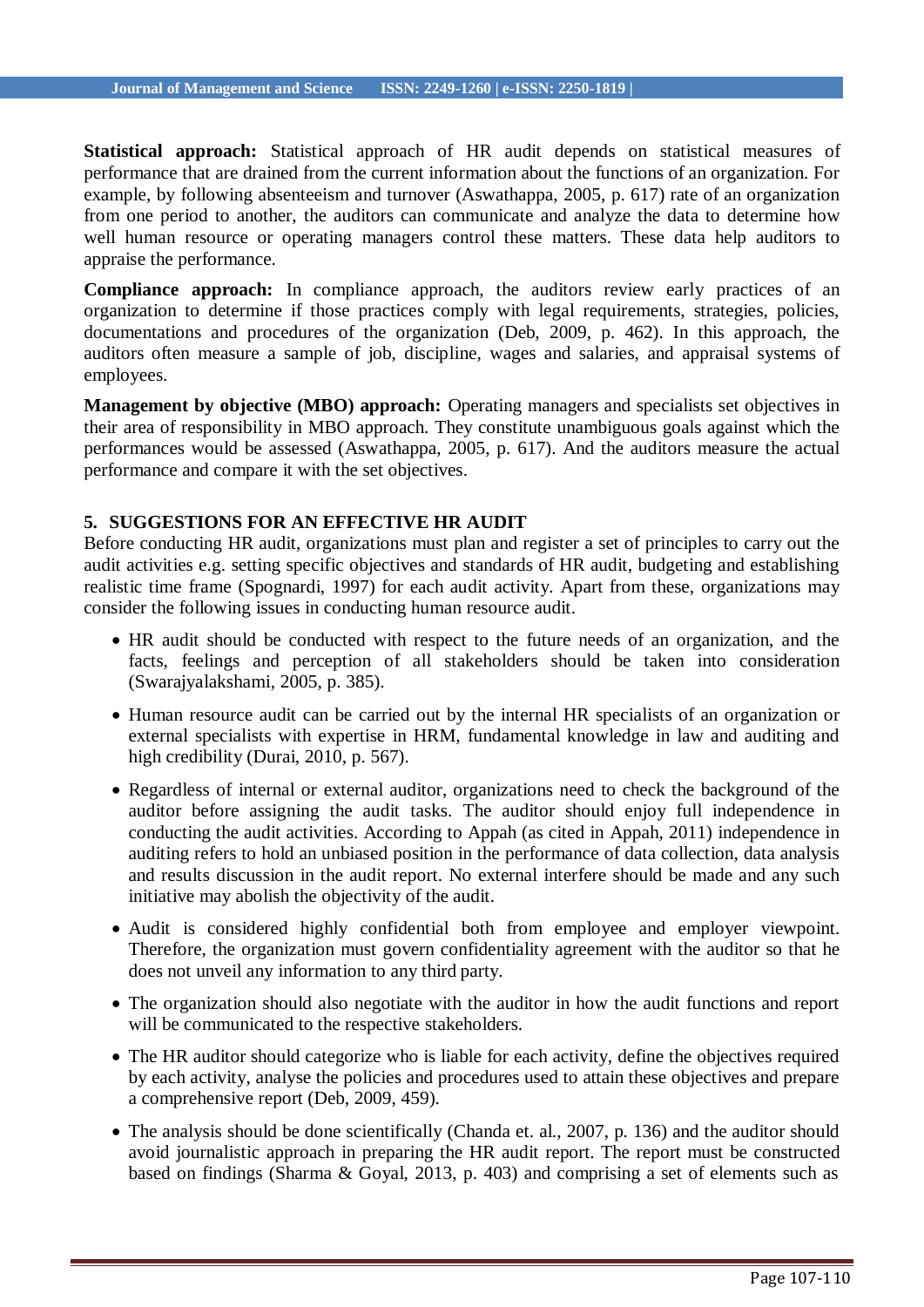table of contents, preface, executive summary, objectives, methodology, scope and techniques, data analysis, summary and conclusions, bibliography, appendices, signature of the auditors.

- The results of HR audit must be shared with the corresponded employees to make them aware of their areas of strengths and weaknesses (Durai, 2010, p. 578).
- The Human resource audit must not be considered as a one-time activity; rather it must be conducted on a regular basis (Durai, 2010, p. 578), and conducting a HR audit regularly and routinely can ensure employee discipline, commitment and increase efficiency.
- Organizations should accept the weaknesses revealed in findings, and initiate constructive action plan to its improvement (Chanda, et. al., 2007, p. 135). Human resource department must come up with initiatives to diminish the areas requiring corrective actions.

#### **6. REFERENCES**

- [1] Appah, E. (2011). Non-audit services and the impairment of auditors' independence: A further examination. *Pakistan Journal of Social Sciences, 8*(2), 100-107. doi:10.3923/ [pjssci.2011.](http://dx.doi.org/10.3923/pjssci.2011.100.107) 100.107 .
- [2] Appah, E., & Binaebi, B. (2013). An examination of effectiveness of auditing of local government financial reports in Bayelta State, Nigeria. *Current Research Journal of Social Sciences, 5*(2), 45-53.
- [3] Aquinas, P. G. (2006). *Human resource management: Principles and practice*. Noida, India: Vikas Publishing House Pvt. Ltd.
- [4] Aswathappa, K. (2005). *Human resource and personnel management: Text and cases* (4th ed.). New Delhi, India: Tata McGraw-Hill.
- [5] Barney, J. B. (1991). Firm resources and sustained competitive advantage. *Journal of Management, 17*(1), 99-120.
- [6] Batra, G. S. (1996). Human resource auditing as a tool of human resource valuation: Interface and emerging practices. *Managerial Auditing Journal, 11*(8), 23-30.
- [7] Borowska-Pietrzak, A. (2011). Employee satisfaction survey as HRM audit method: Case study based on X firm. *Education of Economists & Managers, 22*(4), 127-146.
- [8] Campbell, D., Stonehouse, G., & Houston, B. (2002). *Business strategy*. Oxford, OX: Butterworth-Heinemann.
- [9] Chanda, A., Krishna, B. S., & Shen, J. (2007). *Strategic human resource technologies: Key to manage people*. New Delhi: Response Books.
- [10] Colter, C., & O'Connor, H. (2012, July-August). Why a human resource audit? *Cooperative Gocer, 161*, 18-20.
- [11] Dessler, G., & Varkkey, B. (2011). *Fundamentals of human resource management: Content, competencies and applications.* Noida, India: Dorling Kindersley (India) Pvt. Ltd.
- [12] Dev, T. (2009). *Managing human resources and industrial relations.* New Delhi, India: Excel Books.
- [13] Durai, P. (2010). *Human resource management.* Noida, India: Dorling Kindersley (India) Pvt. Ltd.
- [14] Evans, N., Campbell, D., & Stonehouse, G. (2011). *Strategic management for travel and tourism*. New York, NY: Routledge.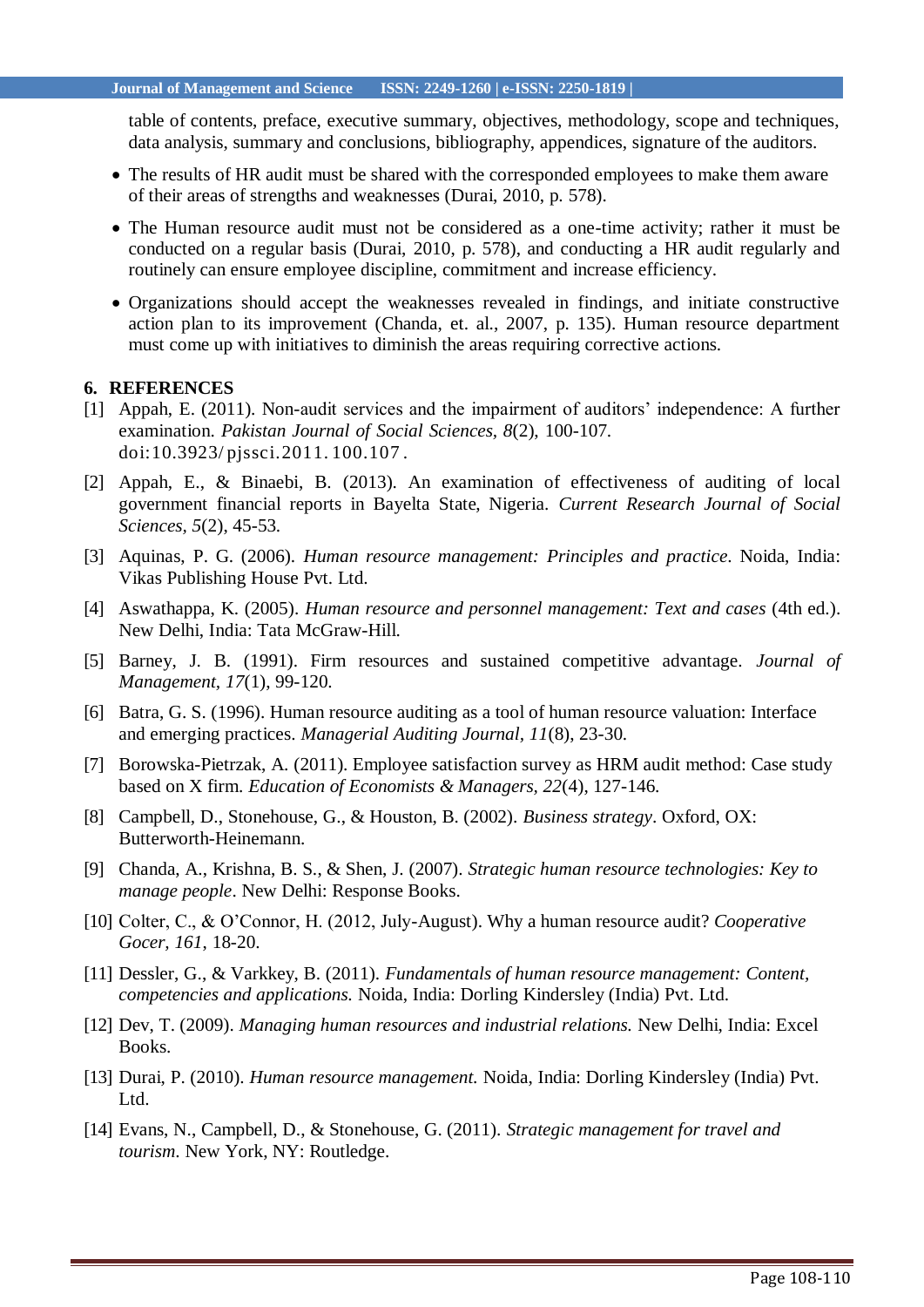- [15] Flamholtz, E. G. (1999). *Human resource accounting: Advances in concepts, methods and applications*. Massachusetts, USA: Kluwer Academic Publishers.
- [16] Galford, R. (1998). Why doesn't this HR department get any respect? *Harvard Business Review, 76*(2), 24-60.
- *[17]* Glendon, A. I., Sharon, G. C., & Mckenna, E. F. (2006). *Human safety and risk management* (2nd ed.). Boca Raton, FL: Taylor & Francis Group.
- [18] Harris, P. M. (2002). *Why and How to conduct Human Resources Audit in Minnesota*. Retrieved from [http://www.theiia.org/chapters/pubdocs/27/HR\\_Audit\\_White\\_Paper.pdf](http://www.theiia.org/chapters/pubdocs/27/HR_Audit_White_Paper.pdf)
- [19] Jha, S. K. (2013). Human resource audit: Optimization of effectiveness and efficiency of human resources. *Paripex – Indian Journal of Research, 2*(10), 117-119.
- [20] Khurana, A., Khurana, P., & Sharma, H. L. (2009-10). *Human resource management*. New Delhi, India: V. K. (India) Enterprises.
- [21] Kusumastuti, D. (2011, April). *Aligning human resource and business strategy*. Paper presented as the International Seminar on Business and Management, Bandung. Retrieved from <http://repository.widyatama.ac.id/xmlui/bitstream/handle/123456789/1966/08%20-> %20Aligning%20Human%20Resource%20and%20Business%20Strategy.pdf?sequence=1
- [22] Medina, G. L. (2006). Personnel and human resources management. Rex Book Store Inc.
- [23] Olalla, M. F., & Castillo, M. A. S. (2002). Human resource audit. *International Advances in Economic Research, 8*(1), 58-64.
- [24] Pajak, W. (2012). Personnel audit process. *Business, Management and Education, 10*(1), 25-37. doi:10.3846/bme.2012.03
- [25] Phillips, J. J., Stone, R. D., & Phillips, P. P. (2001). *The human resources scorecard: Measuring the return on investment*. Woburn, MA: Butterworth-Heinemann.
- [26] Power, M. (1994). *The audit explosion*. London, UK: Demos.
- [27] Rao, V. S. P. (2005). *Human resource management: Text and cases* (2nd ed.). New Delhi, India: Excel Books.
- [28] Richman, B. (2013, August 29). HR audit can be beneficial today's compliance-oriented environment. *The Business Journal*. Retrieved from [http://www.bizjournals.com/bizjournals/how-to/human-resources/2012/04/hr-audit-can-be](http://www.bizjournals.com/bizjournals/how-to/human-resources/2012/04/hr-audit-can-be-)beneficial-in-todays.html?page=all
- [29] Rudhani, R. B. (2013). *Principles of Management.* New Delhi, India: McGraw Hill Education (India) Private Limited.
- [30] Saiyadain, M. S. (2009). *Human resources management* (4th ed.). New Delhi, India: Tata-McGraw-Hill.
- [31] Sharma, D. K., & Goyal, R. C. (2013). *Hospital administration and human resource management* (6th ed.). Noida, India: PHI Learning Private Ltd.
- [32] Shiri, S. (2012). Strategic role in HR audit in organizational effectiveness. *Journal of Management & Public Policy, 3*(2), 39-45.
- [33] Swarajyalakshami, C. (2005). Human resource development in public enterprizes. New Delhi, India: Discovery Publishing House.
- [34] Spognardi, M. A. (1997). Conducting a human resource audit: A primer. *Employee Relations Law Journal, 23(*1).